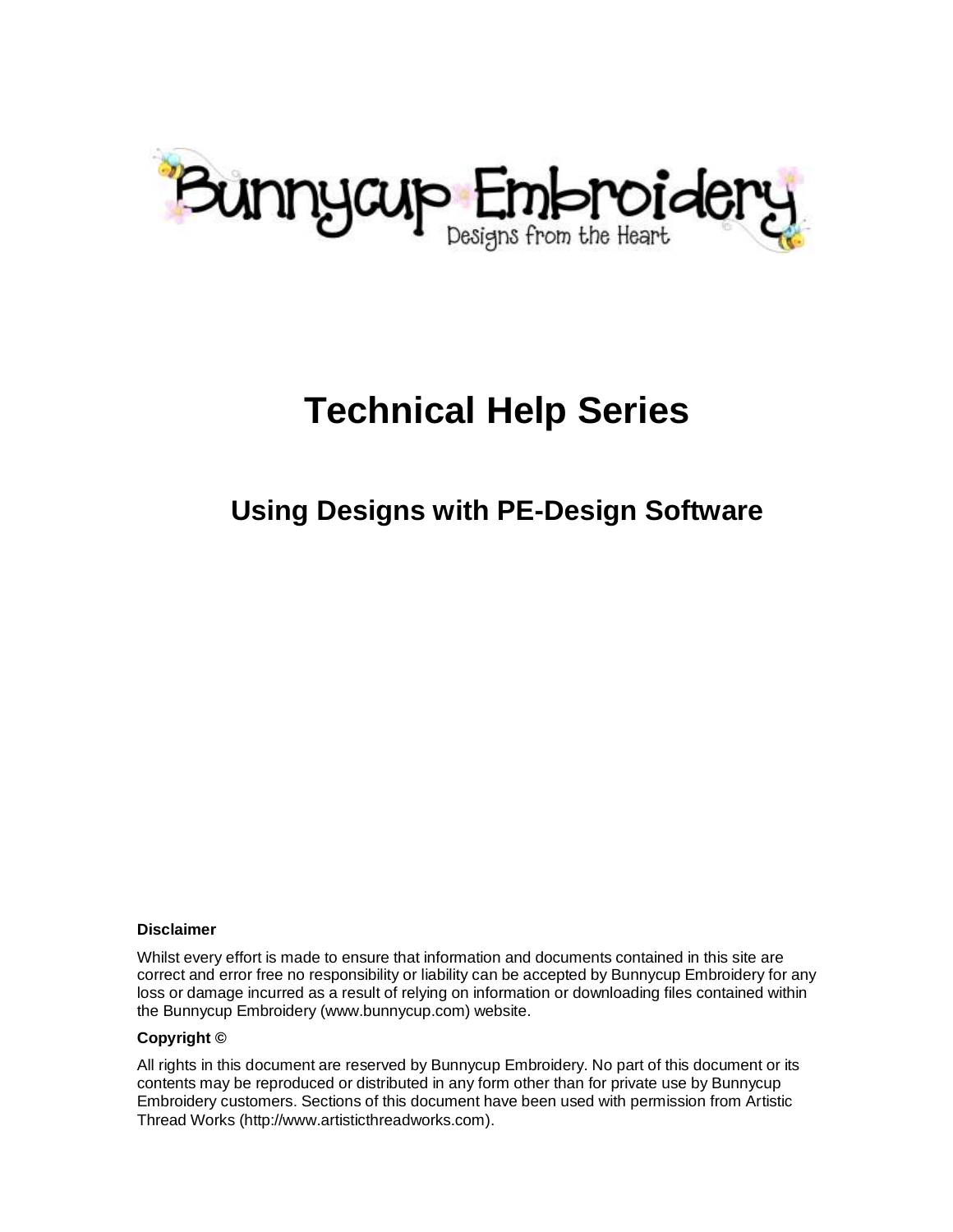

### **Technical Help Series**

#### **Using Designs with PE-Design Software**

Occasionally when using PE-Design software designs may not show correctly. This guide will assist you in converting your files to work correctly with the PE-Design software.

"No Sewing Data" as displayed by PE-Design software means that your software can not open the design. If you are using PE-Design software that is older that Version 4, you will not be able to open most PES designs that are saved in Version 4 or higher versions.

To solve this problem, you would need to upgrade your software to a newer version. Alternatively you can convert the designs to an earlier version using conversion software such as Embird. You can find out more about Embird at [www.embird.com.](http://www.embird.com/) They have a free trial period of 30 days or 100 saves – whichever comes first and then if you like it you can pay for a password to the program at the end of the trial period (or before if you should wish). It is one of the most affordable programs out there and very good at what it does. They also have free tutorials at their website which includes a tutorial on converting and saving designs.

Another software program that is available to convert files is BuzzTools [\(www.buzztools.com\)](http://www.buzztools.com/). Here is how to use BuzzTools to convert files

BuzzTools and BuzzXplore both include a feature that allows you to convert a newer .PES designs back to Version-1 format. Here's how it's done...

Open BuzzTools and select the design you want to convert. Notice that you can also convert an entire folder to Version-1 if you want to!

| <b>BuzzXplore</b>                                              |                                                                                                      |                              |                                         |                                                          |  |
|----------------------------------------------------------------|------------------------------------------------------------------------------------------------------|------------------------------|-----------------------------------------|----------------------------------------------------------|--|
| Edit<br>File<br>View<br>Sewing<br>Locate                       | BuzzTools<br><b>Help</b>                                                                             |                              |                                         |                                                          |  |
| 覽<br>¥<br>4<br>电国                                              | Convert Embroidery Files<br>$\begin{array}{c} 0 \\ 0 \\ 1 \end{array}$<br>Convert Cross-Stitch Files | F <sub>6</sub>               |                                         |                                                          |  |
| <b>Explore Folder</b>                                          |                                                                                                      |                              |                                         | ets-done\xmas-12-Days\files                              |  |
| stickfairies<br>$+ +$                                          | Extract ZIP'd Files                                                                                  | F7                           |                                         | Size                                                     |  |
| stickfairies-2<br><b>FI-RED</b><br>Tiny-Tots<br>$+ +$          | Create Design Notes<br>F <sub>8</sub><br>Create Thumbnail Graphics<br>F <sub>9</sub>                 |                              | edays.pcs<br>edays.pcs                  | 34KB<br>23KB                                             |  |
| tropical-fish<br>$\left  + \right $<br>TropicalfishXS<br>$+ +$ | Embroidery Tools                                                                                     |                              | PES Fit Hoop<br>PES Fix Card Data       | <b>GKB</b><br>:7KB                                       |  |
| Tumbling-Bears<br>田信<br>tumbling-bears-m<br>王信                 | Print Report<br>Slide Show                                                                           | Ctrl+P                       |                                         | <b>GKB</b><br>PES Convert to Version 1<br><b>NG</b> S6KB |  |
| tumbling-bears-reawork<br>$+ +$                                |                                                                                                      |                              | <b>Edays.pcs</b><br>Xmas0715-12days.pcs | 68KB                                                     |  |
| victorian-shoes<br>$+$<br>when-i-grow-up-bears<br>田信           |                                                                                                      |                              | Xmas0716-12days.pcs                     | 59KB                                                     |  |
| Wilderness<br>田信                                               |                                                                                                      |                              | Xmas0717-12days.pcs                     | 52KB                                                     |  |
| wine-bottle<br>$+$                                             |                                                                                                      |                              | Xmas0717-12days_ver1.pes                | 39KB                                                     |  |
| El Xmas-12-Days                                                |                                                                                                      |                              | ** xmas0626-12days.PES                  | 33KB                                                     |  |
| <b>files</b><br>$\overline{+}$                                 |                                                                                                      | Xmas0626-12days_ver1.pes     |                                         |                                                          |  |
| images                                                         |                                                                                                      | <b>Maxmas0627-12days.PES</b> | 24KB                                    |                                                          |  |
| New Folder                                                     |                                                                                                      | Xmas0627-12days_ver1.pes     |                                         |                                                          |  |
| thumbs                                                         |                                                                                                      | xmas0628-12days.PES          | 27KB                                    |                                                          |  |
| 12days-xmas-dst.zip                                            |                                                                                                      | Xmas0628-12days_ver1.pes     |                                         |                                                          |  |
| $\overline{10}$<br>12days-xmas-hus.zip                         |                                                                                                      | * xmas0629-12days.PES        |                                         |                                                          |  |
| $\frac{1}{40}$<br>12days-xmas-jef.zip                          |                                                                                                      |                              | Xmas0629-12days ver1.pes                |                                                          |  |
| $\overline{45}$<br>12days-xmas-pcs.zip                         |                                                                                                      |                              | xmas0630-12days.PES                     |                                                          |  |
| 12days-xmas-pes.zip                                            |                                                                                                      |                              | Xmas0630-12days_ver1.pes                |                                                          |  |
| i.<br>12days-xmas-sew.zip                                      |                                                                                                      | xmas0636-12days.PES          |                                         | 41KB                                                     |  |
| Zodiac<br>日伝                                                   |                                                                                                      |                              | Xmas0636-12days_ver1.pes                | 41KB                                                     |  |
| <b>files</b>                                                   |                                                                                                      | Xmas0637-12days.pes          |                                         | 22KB                                                     |  |
| images<br>thumbs                                               |                                                                                                      |                              | Xmas0637-12days_ver1.pes                |                                                          |  |
|                                                                | vmac0712 12daug Doc                                                                                  |                              |                                         |                                                          |  |



Choose where you want the converted designs to go and click "Finish".